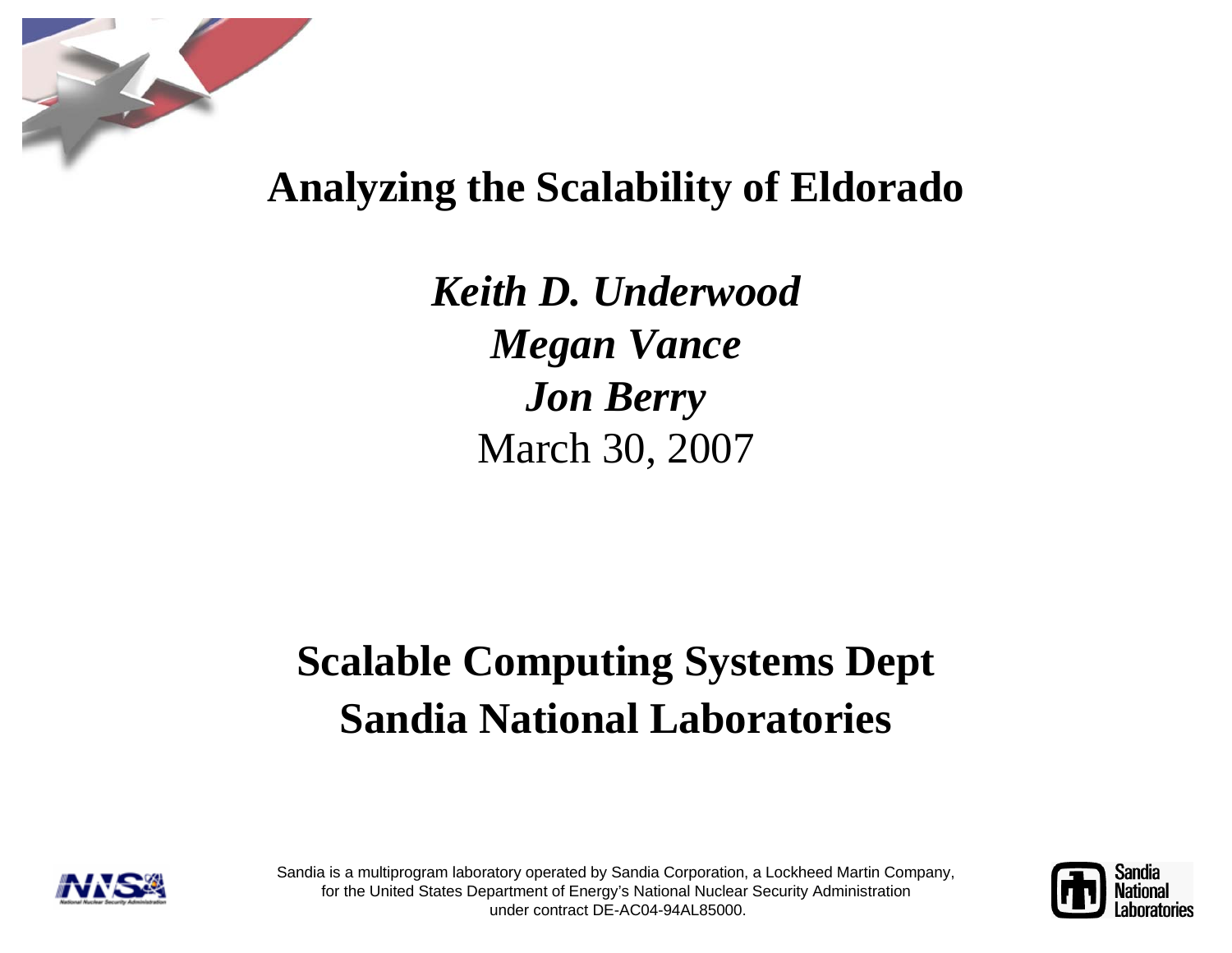# **Massive Multithreading: The Cray MTA-2**

#### •**128 "streams" per processor**

- Threads managed system wide
- Managed creation of new threads
- Provides good latency tolerance

#### $\bullet$ **Global address space**

- No cache; therefore, no coherencey
- Virtual address space hashed over physical space

#### $\bullet$ **Fine-grain synchronization**

- Full-empty bits associated with each word of memory
- $\bullet$  **Advanced parallelizing compilers**
	- Compiler good at parallelizing
	- Programmer expresses concurrency
- •**Great for graph algorithms (latency tolerance)**

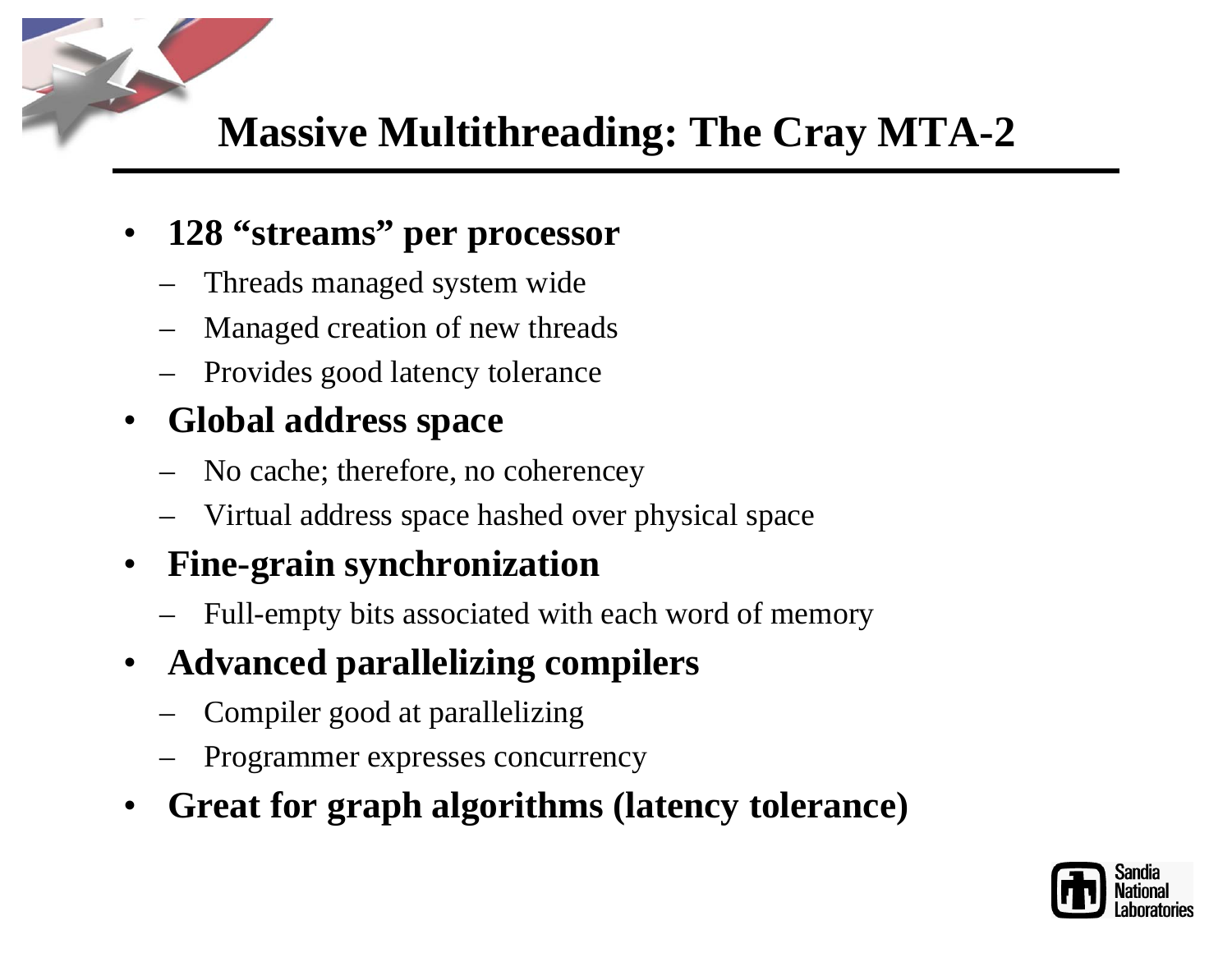## **Introduction to Eldorado**

- **The MTA-2 has amazing performance on graph algorithms, but had challenging economics**
- **Building a scalable infrastructure is expensive**
	- –Board design, cabinet design, signal integrity work
	- –Scalable management software infrastructure
- **Low cost approach to an MTA-2 successor: leverage the XT3**
	- –Refresh the MTA-2 design to run at 500MHz
	- –Put it in an Opteron socket

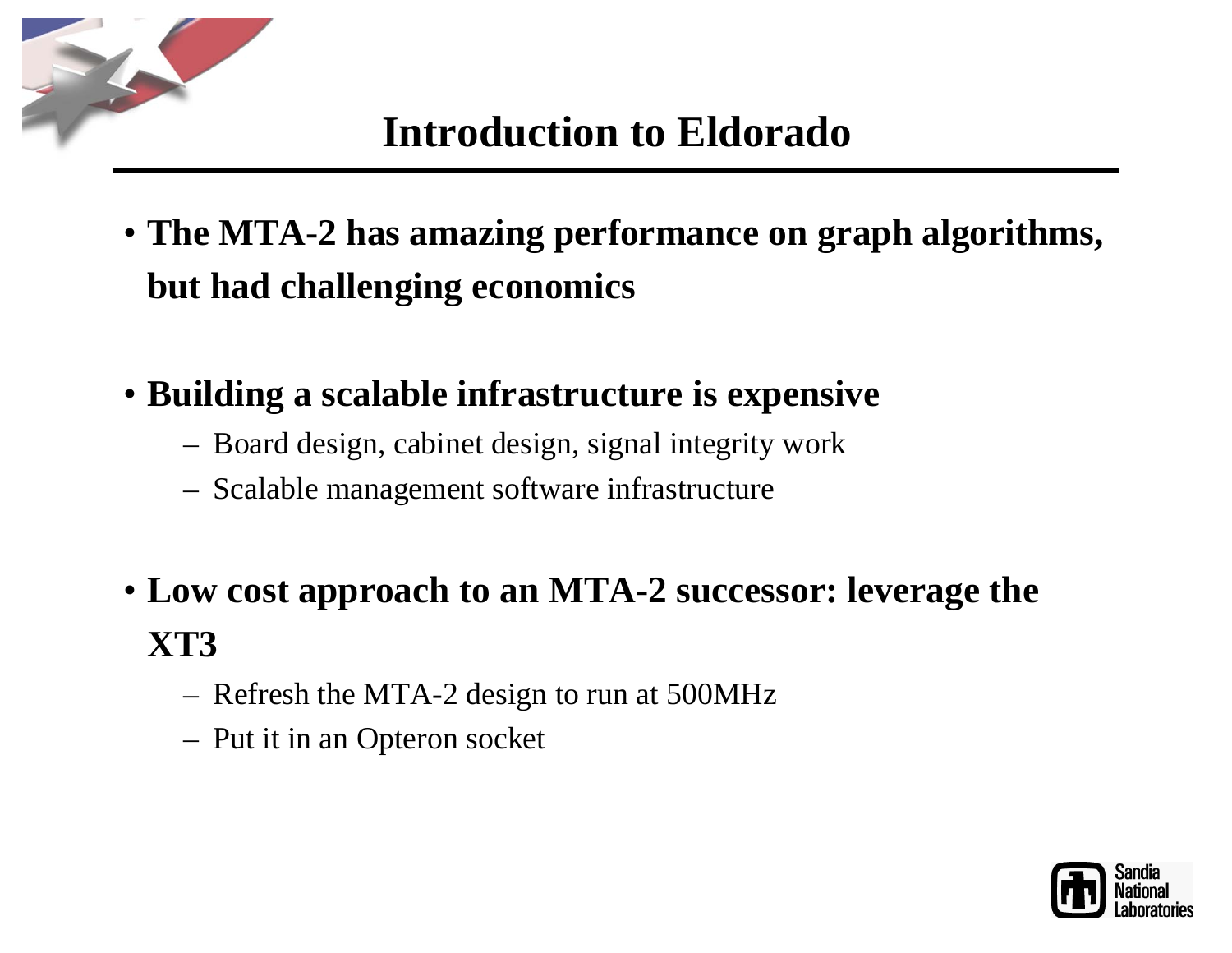## **Primary Changes: Eldorado vs. MTA-2**

|                                       | $MTA-2$                            | Eldorado (512 Node)            |  |  |
|---------------------------------------|------------------------------------|--------------------------------|--|--|
| <b>Clock Rate</b>                     | <b>220 MHz</b>                     | <b>500 MHz</b>                 |  |  |
| <b>Topology</b>                       | <b>Modified-Cayley</b>             | <b>3D-Torus</b>                |  |  |
| <b>Memory</b>                         | <b>Full speed</b><br>random access | <b>Standard DRAM</b>           |  |  |
| <b>Memory Rate (Best)</b>             | <b>220 MW/s</b>                    | <b>500 MW/s</b>                |  |  |
| <b>Memory Rate</b><br>(Worst, Remote) | <b>220 MW/s</b>                    | <b>75 MW/s</b>                 |  |  |
| <b>Memory Rate</b><br>(Worst, Local)  | <b>None</b>                        | <b>100 MW/s</b>                |  |  |
| Data "Cache" (DRAM buffer)            | <b>None</b>                        | 128 KB, 64 byte lines          |  |  |
| <b>Bisection BW</b>                   | $3.5GB/s * P$                      | 15.3 GB/s $*$ P <sup>2/3</sup> |  |  |

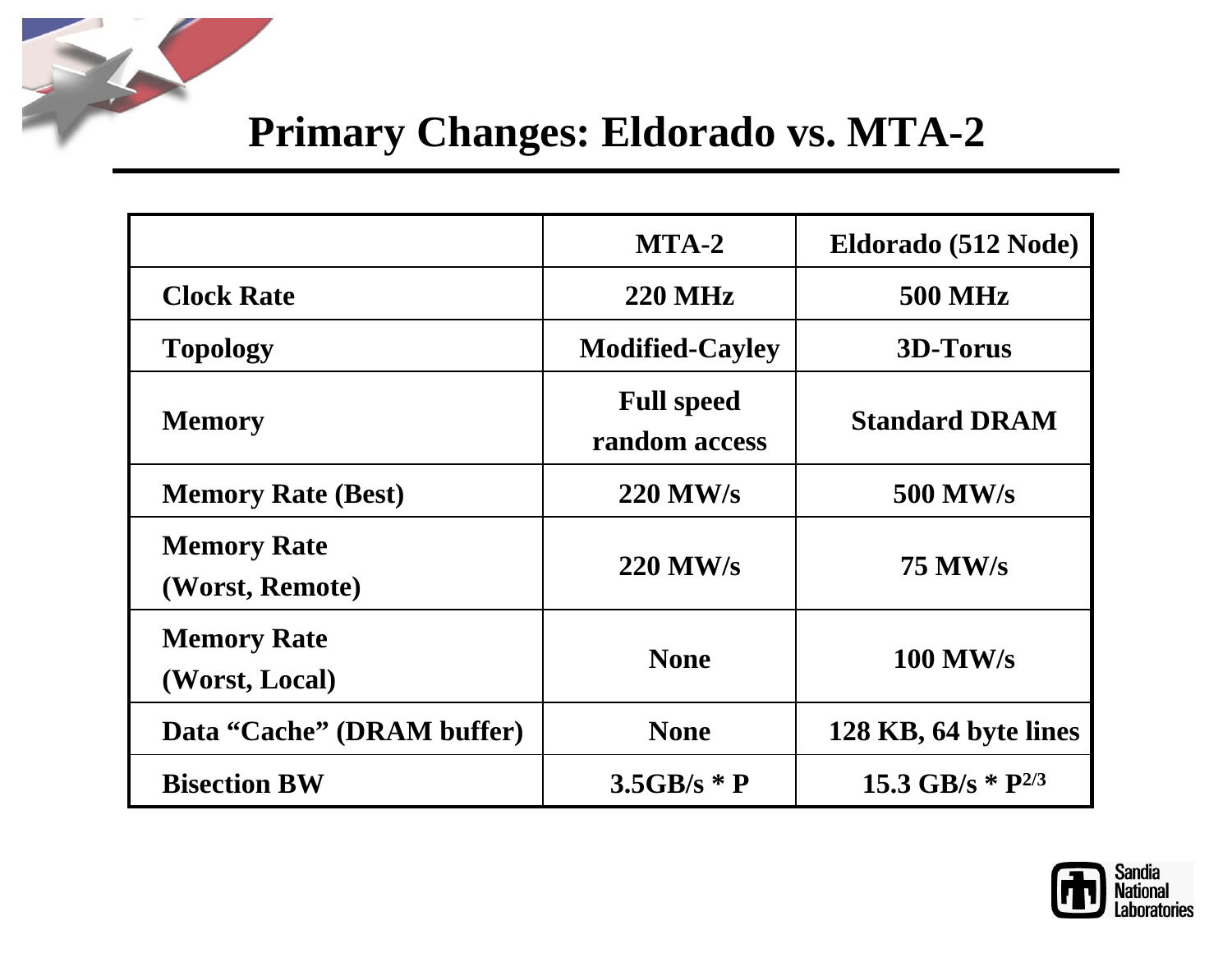**New System Picture**



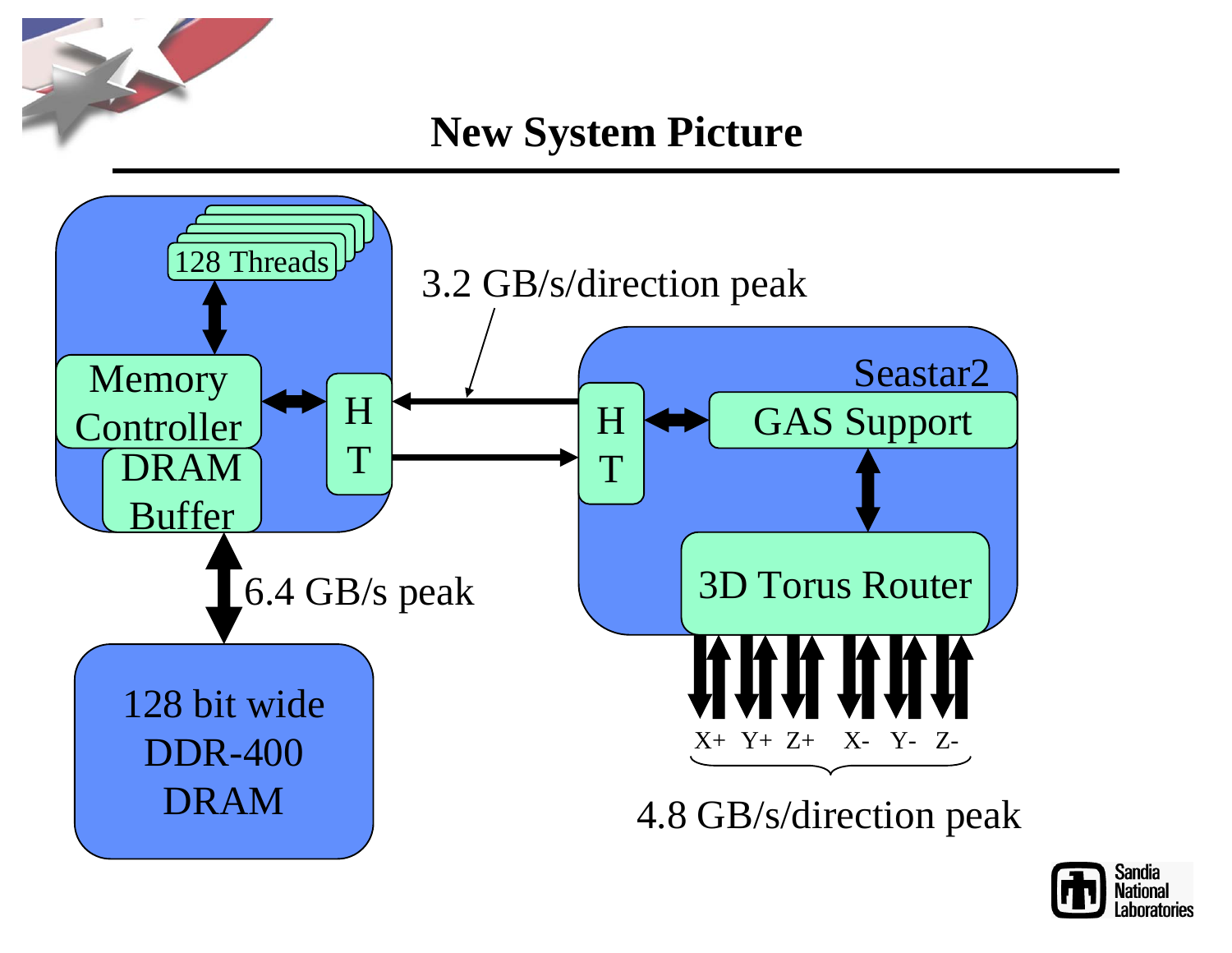## **Major Question: Will Eldorado still Scale?**

- **Every change to the hardware could have a negative impact on performance for graph algorithms**
	- –New memory system has poor random access characteristics
	- – The network is not designed for an MTA-2 processor (reduced relative bisection bandwidth)
	- – Graph codes are not traditionally cache friendly – may not be DRAM buffer friendly

#### • **Potential new bottlenecks**

- –If the "buffer" does not work, a DRAM will not feed a processor
- –The per processor network bisection bandwidth shrinks with scale
- –The relative network latency is much higher and will go up under load

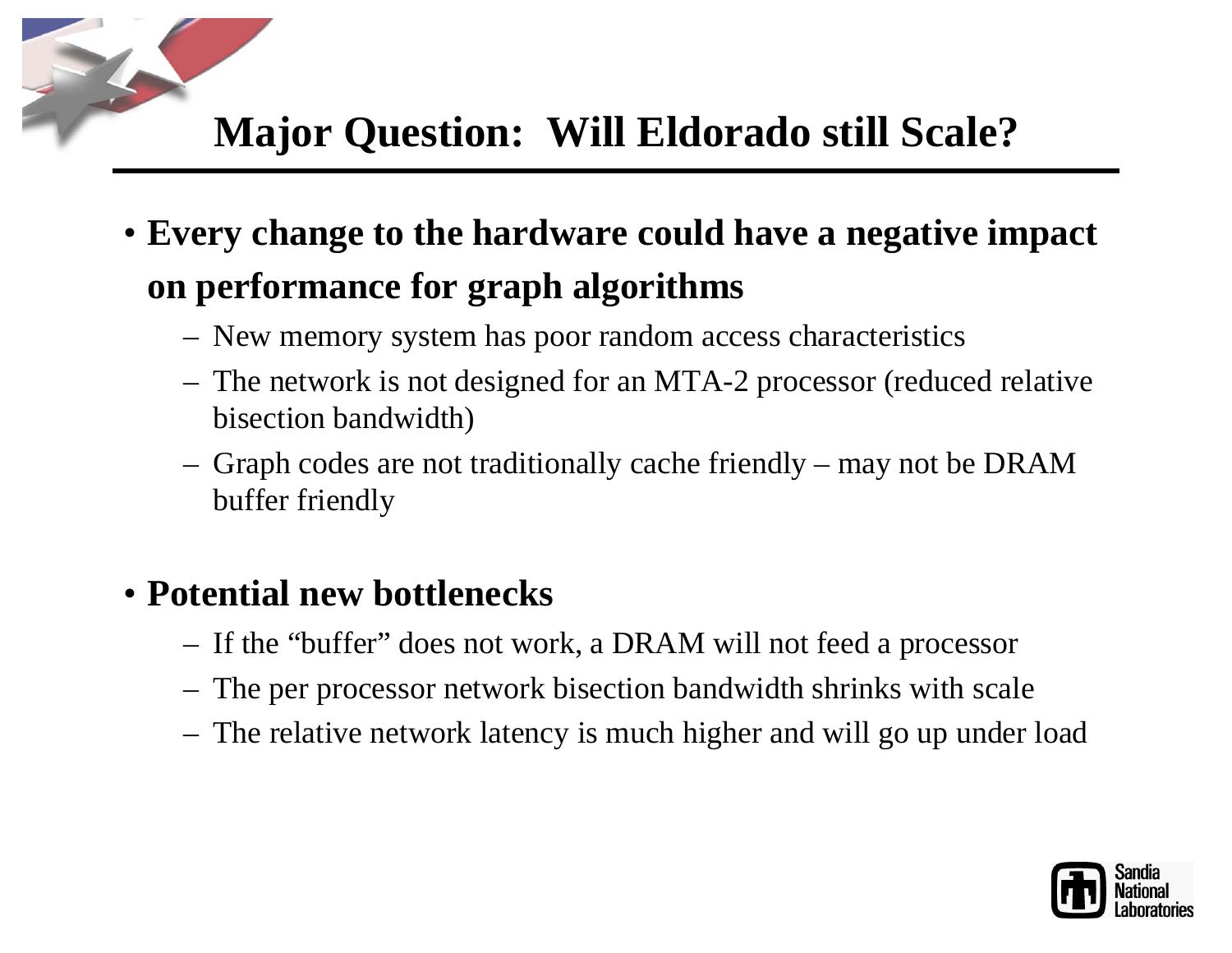## **Measure and then Simulate**

#### • **Start with kernels**

- Connected components
- S-T shortest path
- Subgraph Isomorphism
- Sparse matrix vector multiply
- **We do not have a full system simulator, but we can simulate the pieces**

### • **Measure the graph kernels**

- How often do they access memory?
- How much of that is local/remote?

## • **Simulate the DRAM buffer**

- Will the DRAM buffer hit rate be sufficient?
- What are the impacts of network traffic pollution?

#### • **Simulate the network**

- How will the network respond under load?
- Where will the limitations arise?

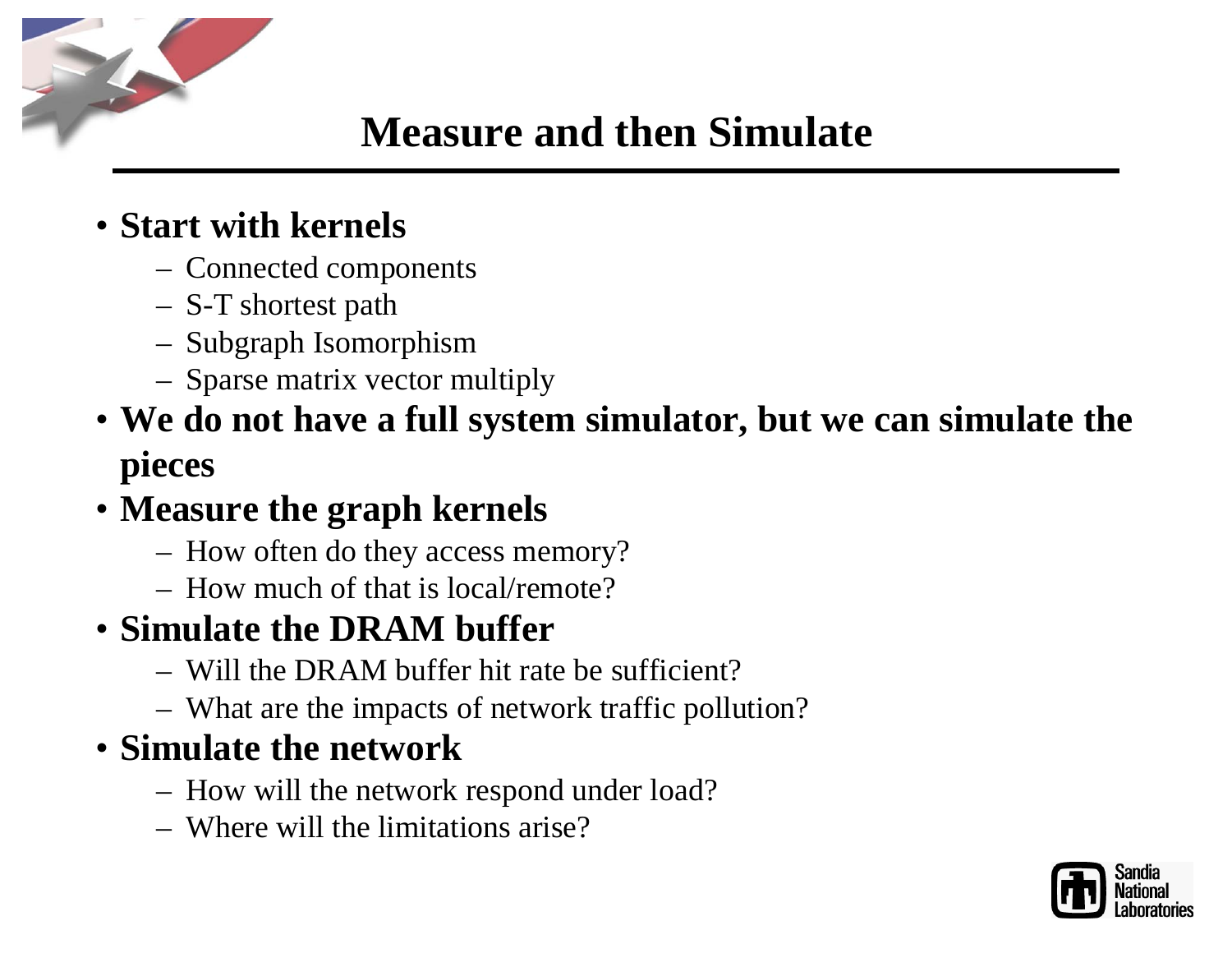

| <b>MTGL Kernel</b>              | % Memory<br><b>References</b> | % Stack | <b>Access Rate</b> (Mref/s) |               |            |
|---------------------------------|-------------------------------|---------|-----------------------------|---------------|------------|
|                                 |                               |         | <b>Total</b>                | <b>Global</b> | Local      |
| <b>Connected Comp: Bully</b>    | 59                            | 46      | 295                         | 159           | 136        |
| <b>Connected Comp: Kahan</b>    | 60                            | 53      | <b>300</b>                  | 141           | <b>159</b> |
| <b>S-T Connectivity: Small</b>  | 75                            | 10      | 375                         | 338           | 37         |
| <b>S-T Connectivity: Medium</b> | 60                            | 28      | <b>300</b>                  | 216           | 84         |
| <b>S-T Connectivity: Large</b>  | 60                            | 32      | <b>300</b>                  | 204           | 96         |
| <b>Sparse Matrix Vector</b>     | 46                            | 53      | <b>230</b>                  | 108           | 122        |
| <b>Subgraph Isomorphism</b>     | 30                            | 34      | <b>150</b>                  | 99            | 51         |

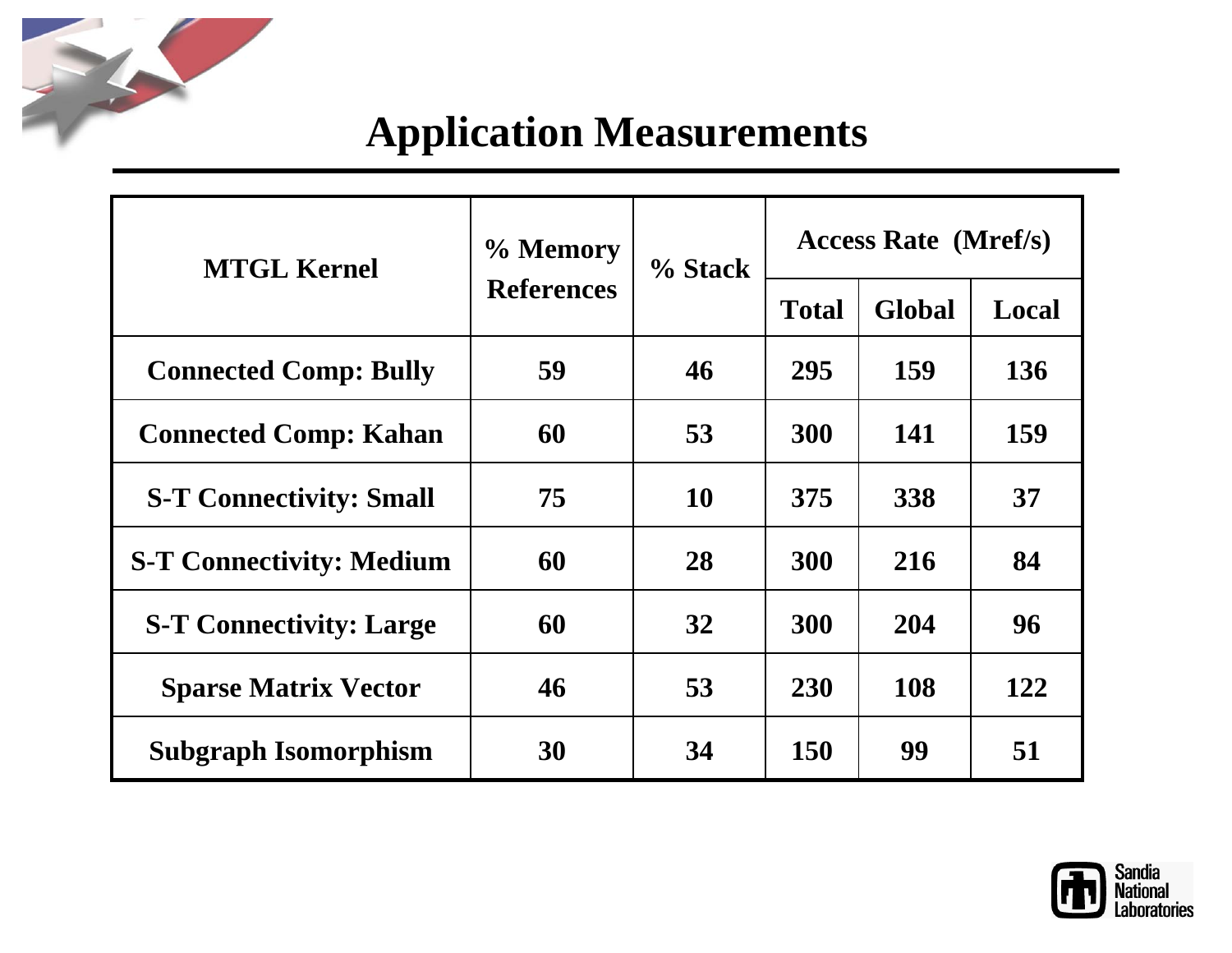# **DRAM Buffer Simulation Approach**

## • **Gather traces from MTA-2 "Zebra" simulator**

- Cray collected traces from each kernel
- Traces represent "1 processor" of data

# • **Replicate traces as needed**

- Single processor trace may not be representative of real work load
- More threads may be needed in Eldorado
- Traces were assumed to be representative of "some threads"
- **Create as realistic of an environment as possible**
	- Polluting traffic from the network
	- Interleaved requests to the network that were constrained by lookahead

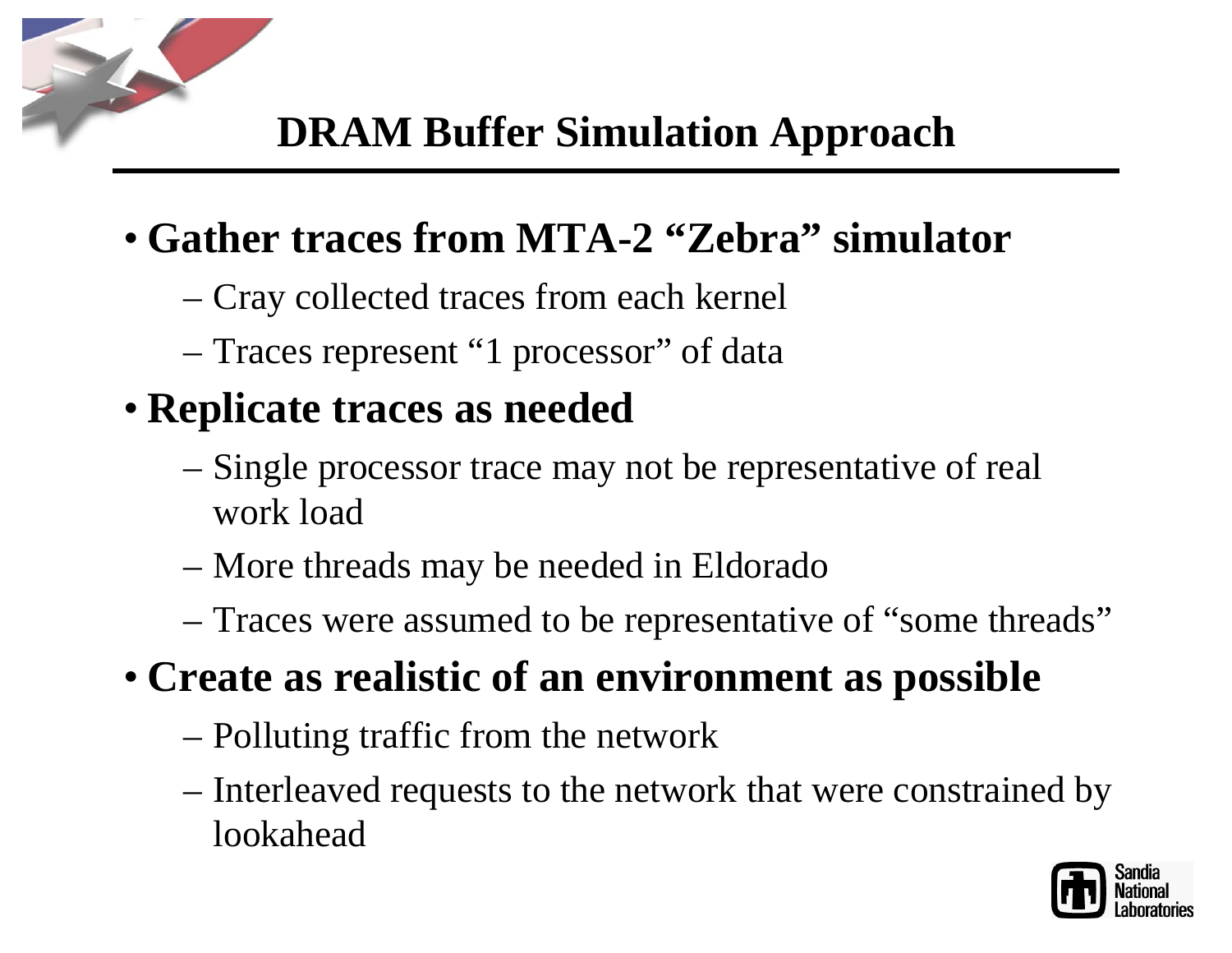

# **DRAM Buffer Simulation Results: DRAM Buffer Hit Rate**

|                              | <b>Replications</b> |            |            |           |
|------------------------------|---------------------|------------|------------|-----------|
| <b>MTGL Kernel</b>           | <b>64X</b>          | <b>16X</b> | <b>4X</b>  | <b>1X</b> |
| <b>Connected Comp: Bully</b> | 20%                 | 63%        | 85%        | 99%       |
| <b>Connected Comp: Kahan</b> | 13%                 | 52%        | <b>79%</b> | 92%       |
| <b>S-T Connectivity</b>      | 85%                 | 95%        | 99%        | 99%       |
| <b>Sparse Matrix Vector</b>  | 70%                 | 85%        | 93%        | 99.9%     |
| <b>Subgraph Isomorphism</b>  | 63%                 | 69%        | 85%        | 87%       |

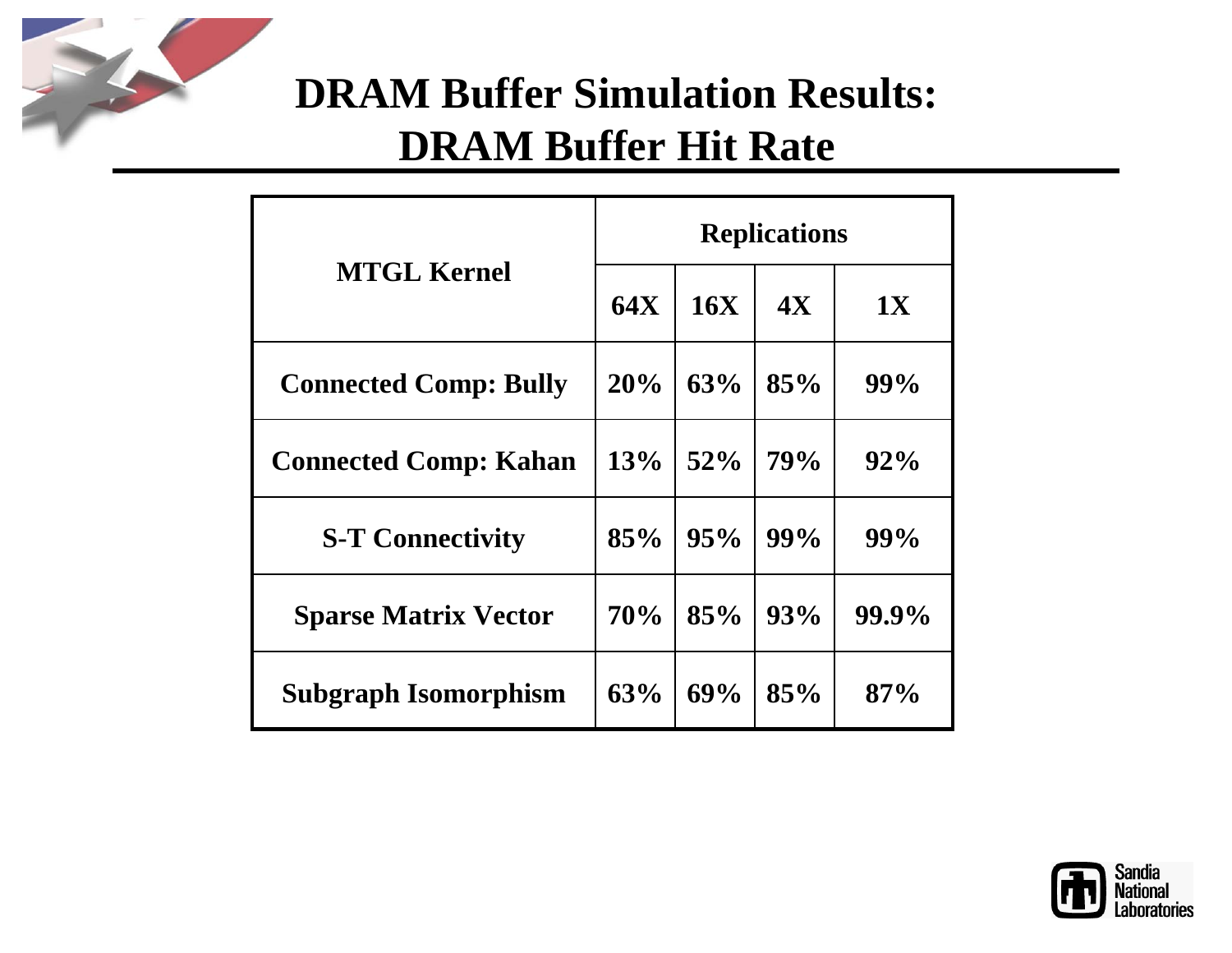## • **The network is going to be a bottleneck**

- It may deliver 75 Mref/s, but will still be the constraint
- If it delivers 75 Mref/s, it will take 75 Mref/s from the DRAM
- The DRAM only delivers 100 Mref/s

# • **Only 25 Mref/s are left for the node**

- That is, if you don't want the DRAM to be a constraint
- All of the codes require more than this
- Anything more it steals from the network

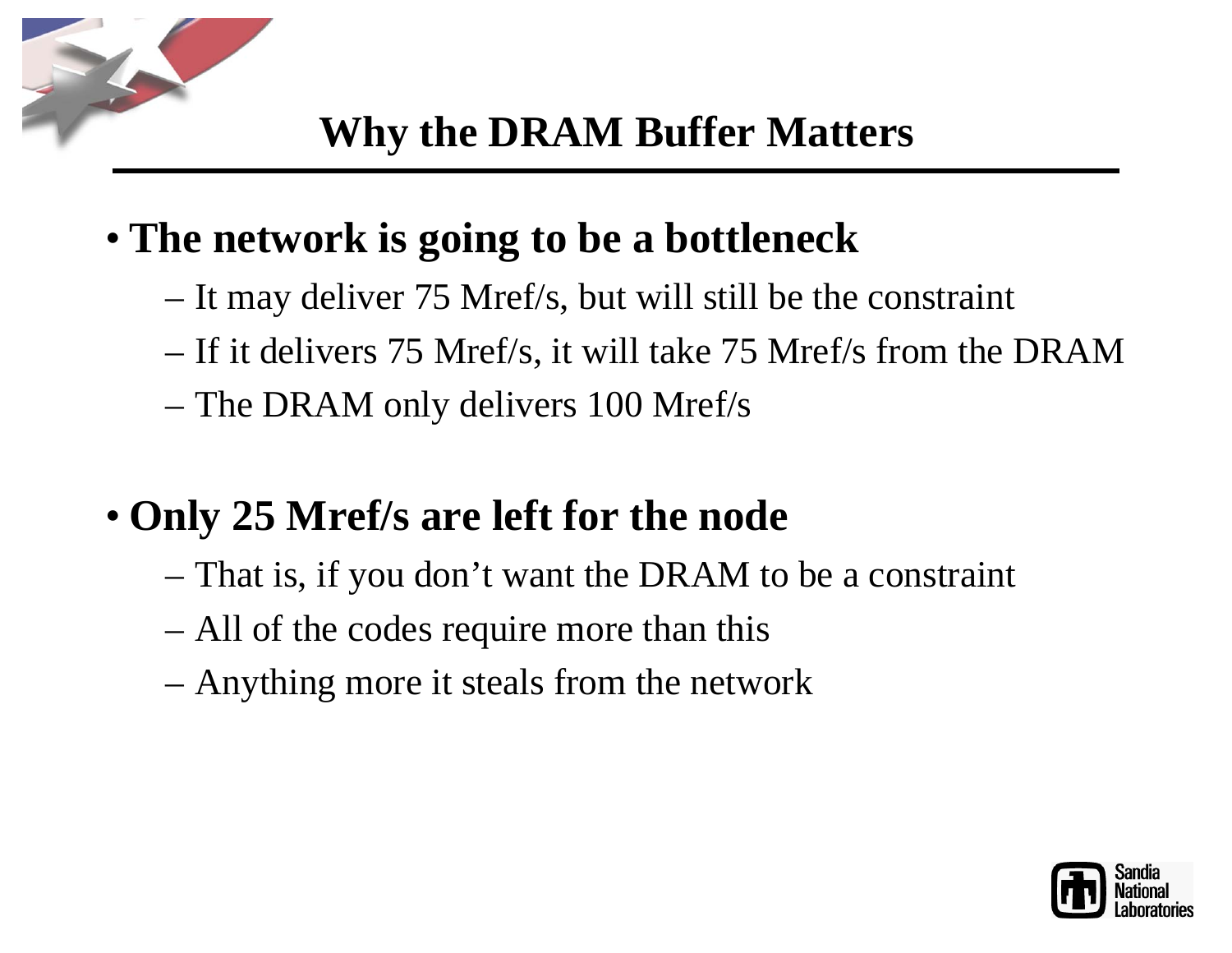

#### **Implications of DRAM Buffer Results: Mref/s Needed from DRAM**

|                                 | <b>Replications</b> |     |    |           |
|---------------------------------|---------------------|-----|----|-----------|
| <b>MTGL Kernel</b>              | <b>64X</b>          | 16X | 4X | <b>1X</b> |
| <b>Connected Comp: Bully</b>    | 108                 | 50  | 20 | 1.3       |
| <b>Connected Comp:</b><br>Kahan | 138                 | 76  | 33 | 12.7      |
| <b>S-T Connectivity</b>         | 14                  | 5   | 1  | 1         |
| <b>Sparse Matrix Vector</b>     | 37                  | 18  | 9  | 0.1       |
| Subgraph Isomorphism            | 19                  | 16  | 8  |           |

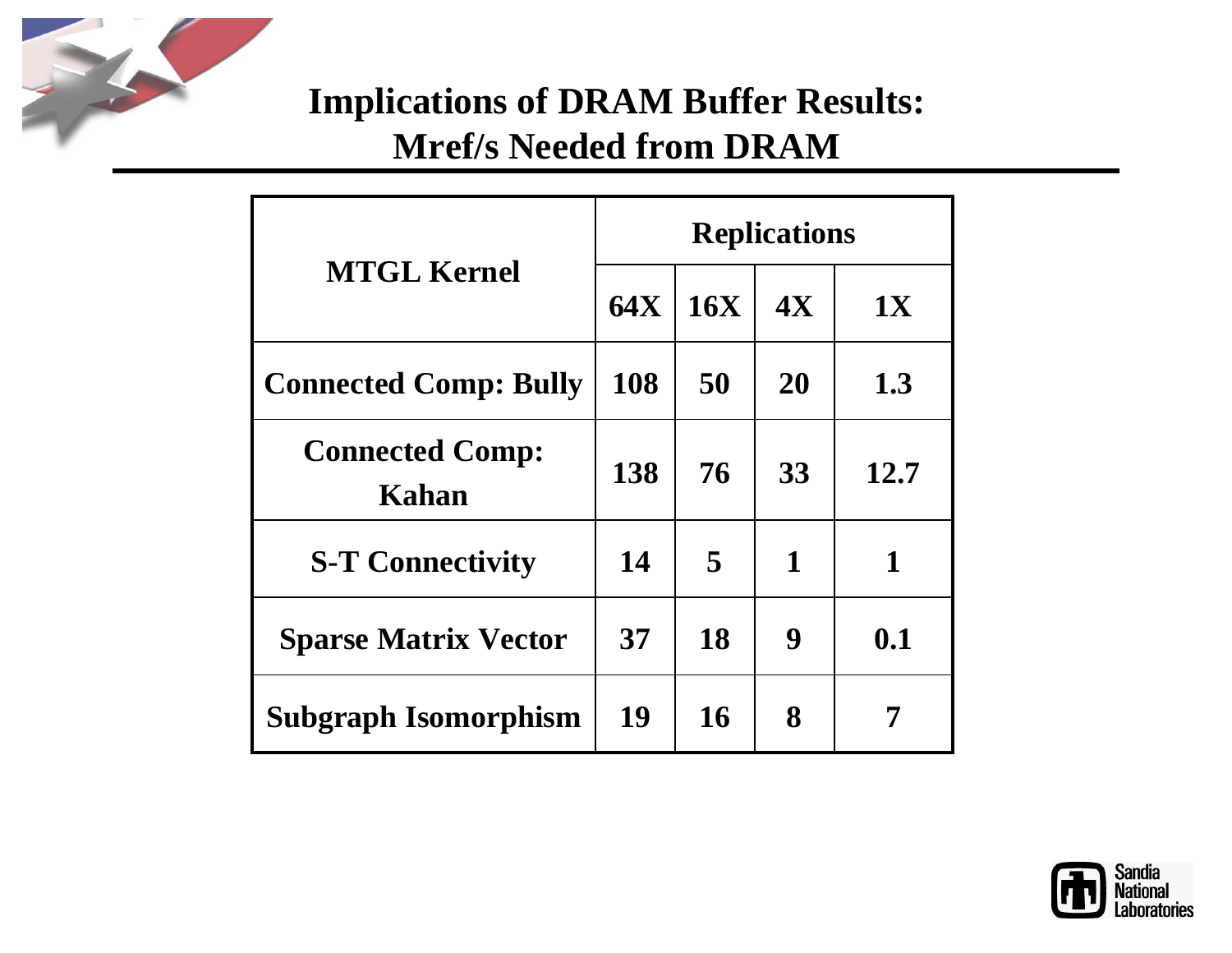# **Network Simulation Approach**

- **Build a hybrid (cycle based/discrete event) simulation model of the router**
	- Capture as many parameters as possible while maintaining a rational execution time
	- Capture cycle level details of arbitration

# • **Drive the network with a statistical model of an Eldorado processor**

- Subject the statistical model to Eldorado constraints
- Sweep over parameters of relevance: access rate, local percentage, lookahead, number of threads, DRAM buffer hit rate
- Over 1500 points in that space

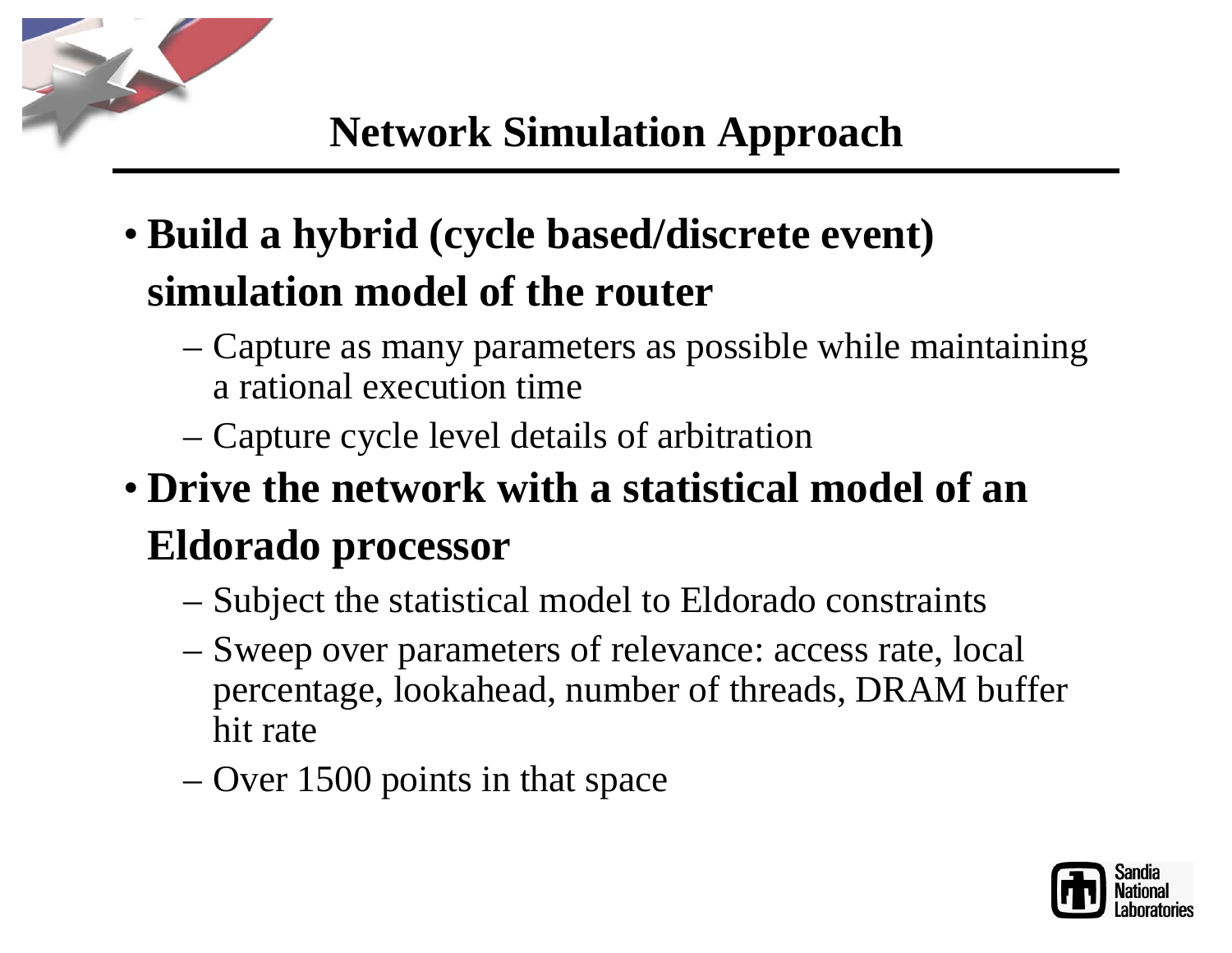#### **Connected Components: Access Rate**



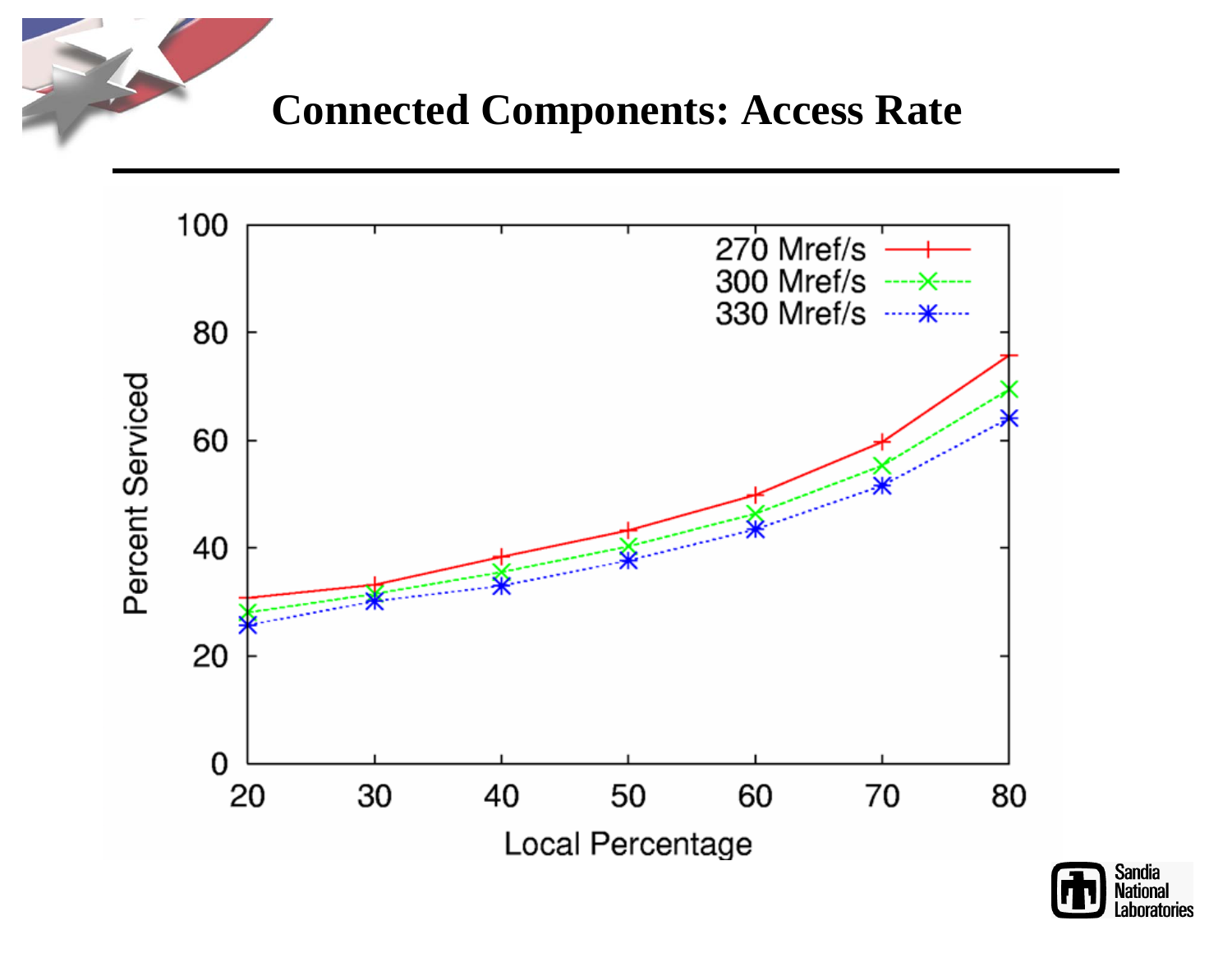**Connected Components: Concurrency**



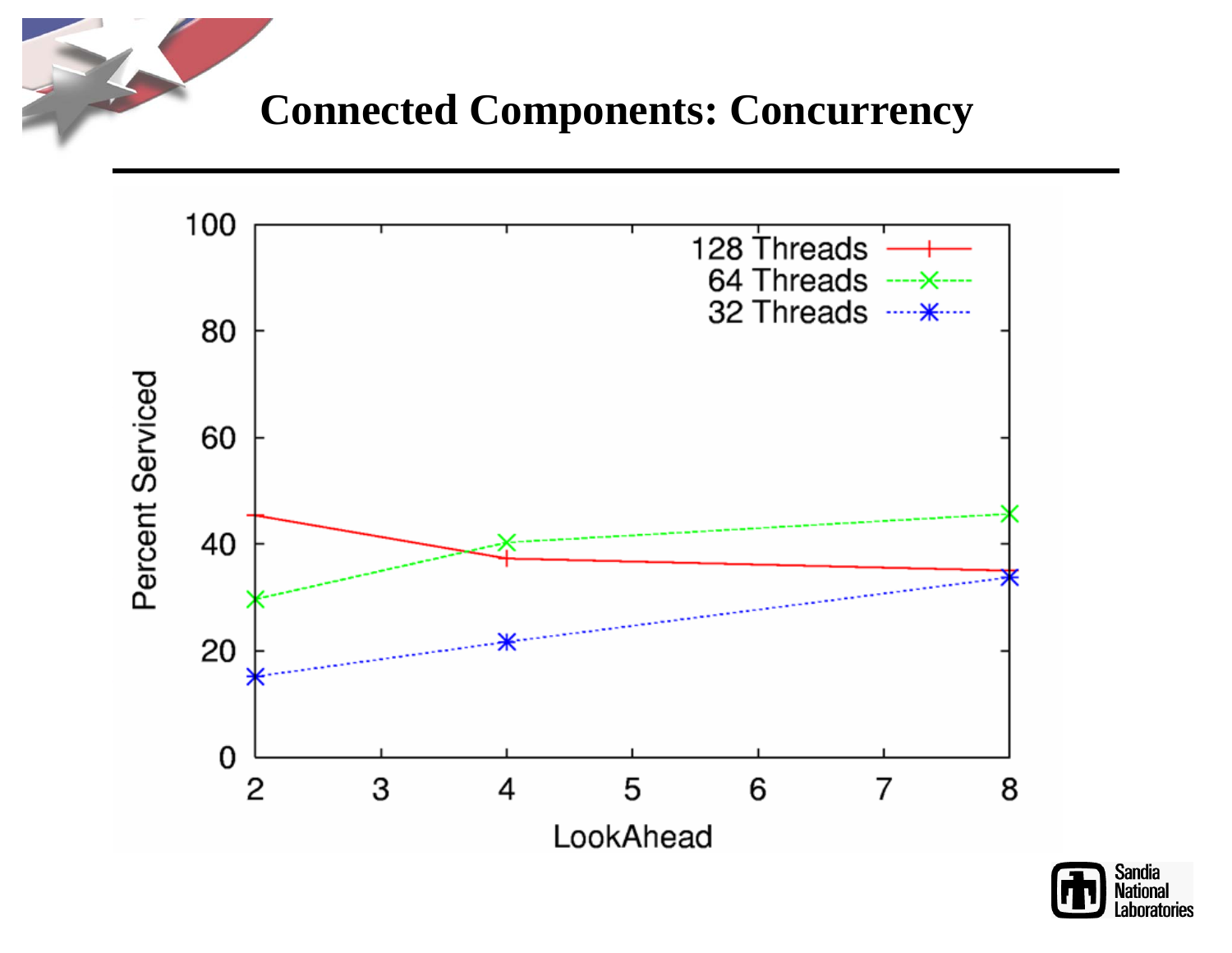### **Subgraph Isomorphism: Access Rate**



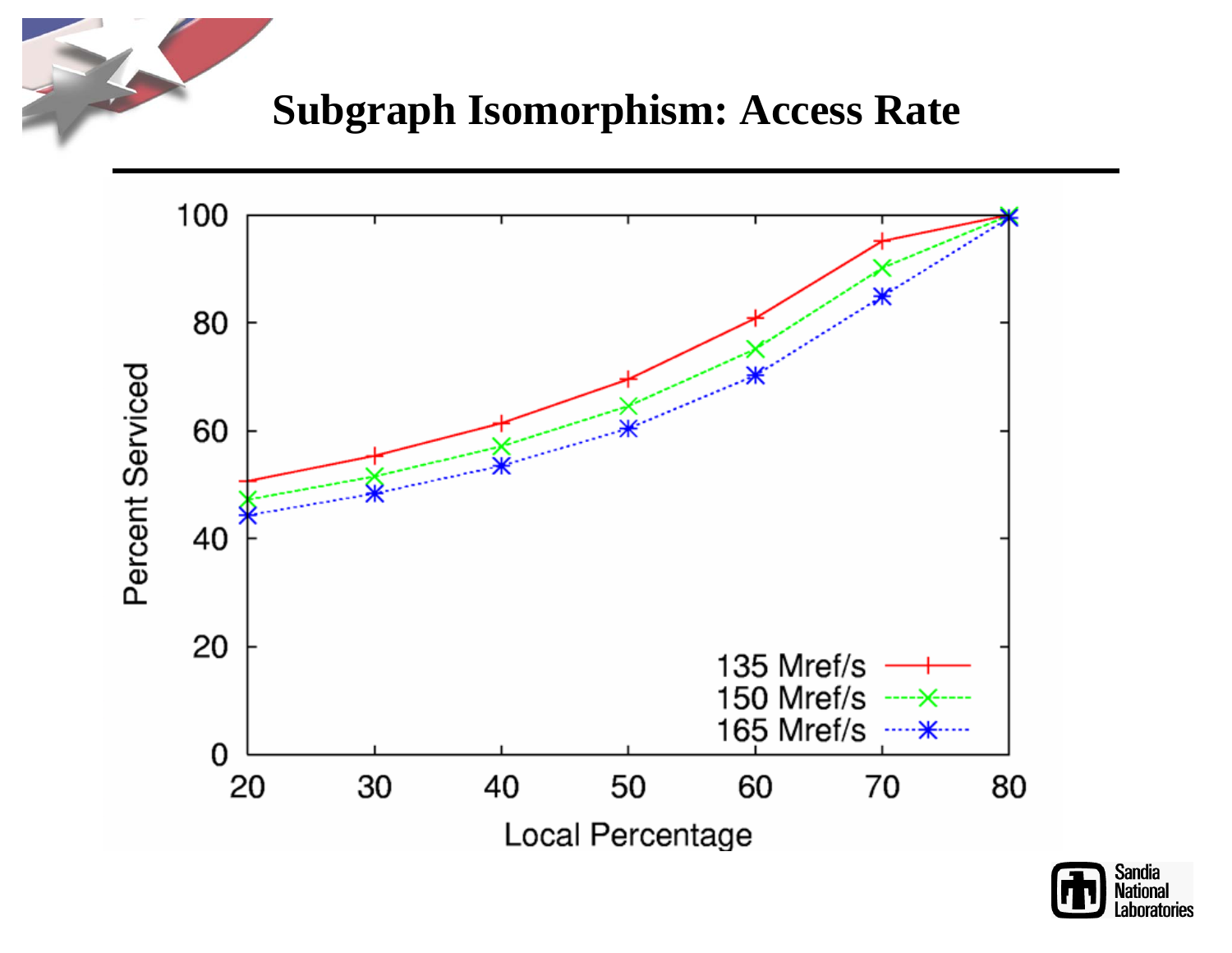### **Subgraph Isomorphism: Concurrency**



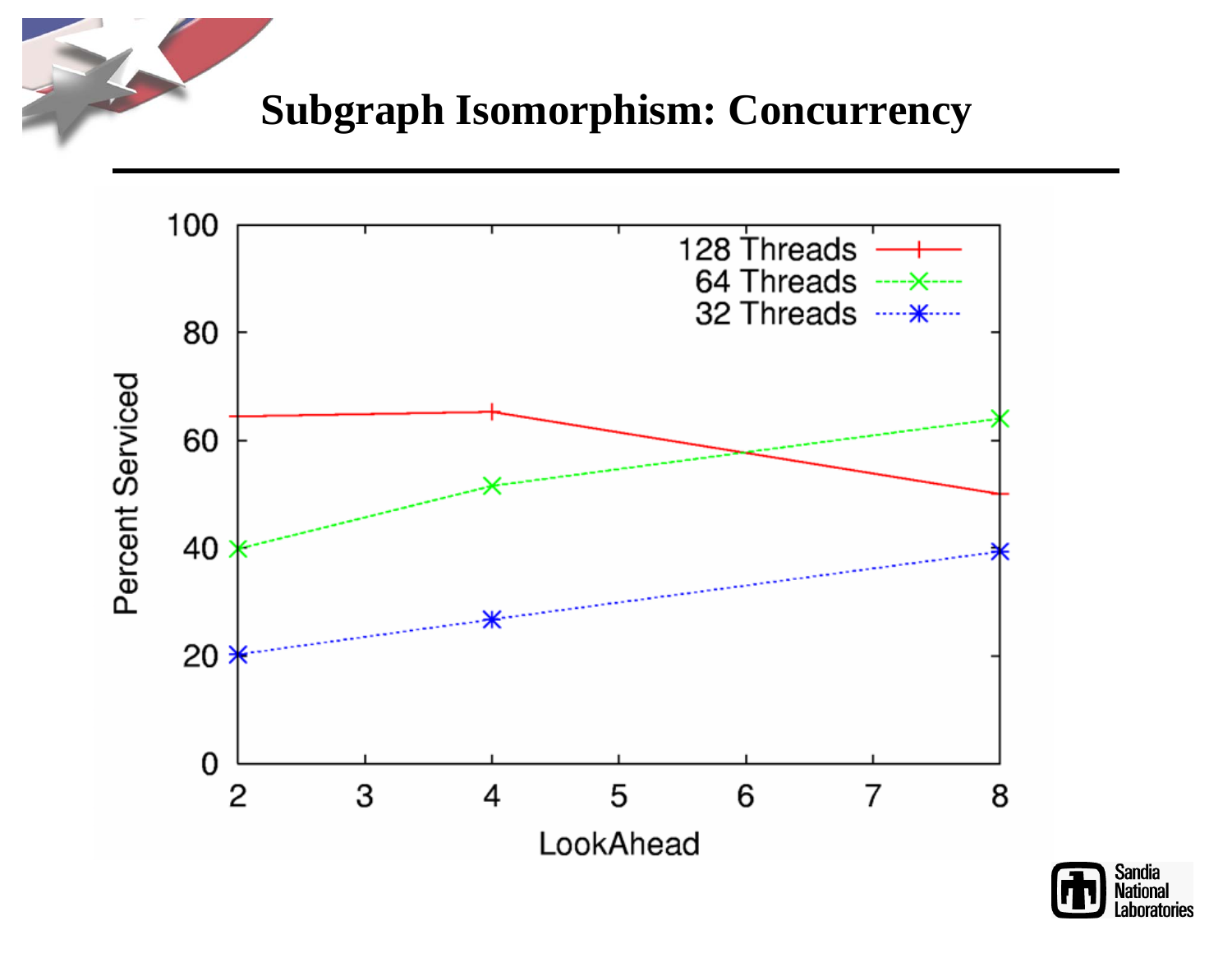**Hot Spot Memory Rate Impacts: Few to Few**



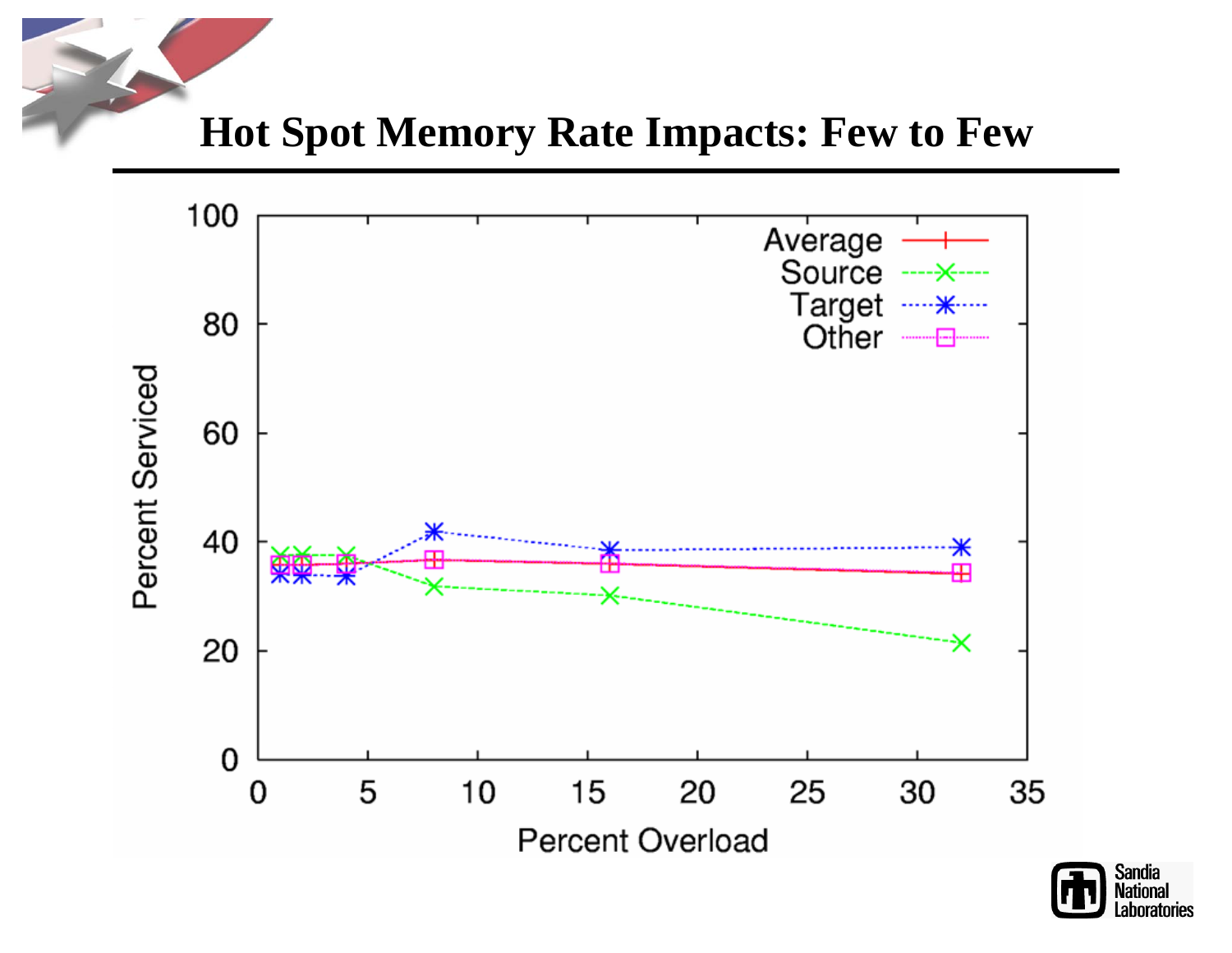**Hot Spot Memory Rate Impacts: All to Few**



![](_page_18_Picture_2.jpeg)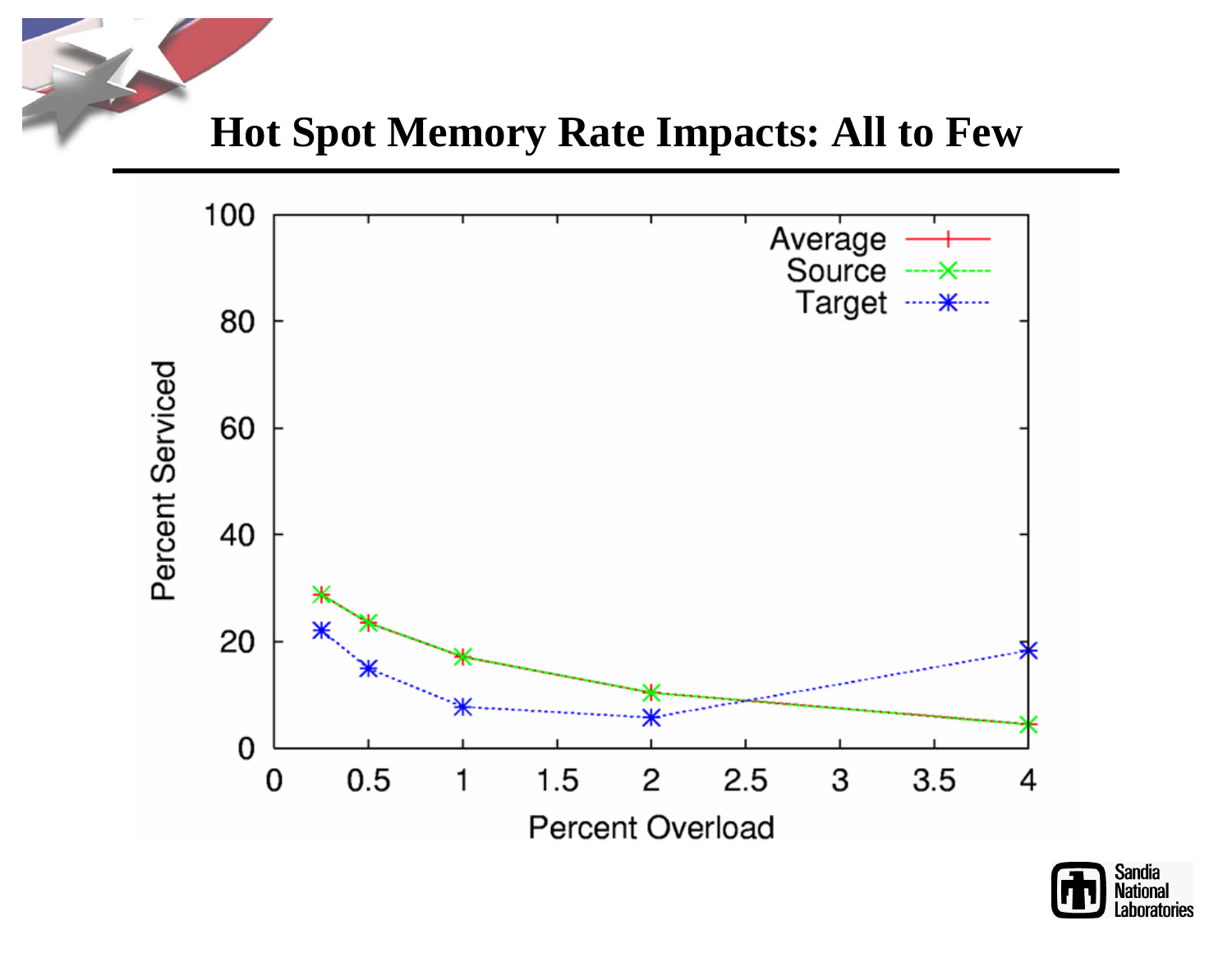# • **S-T Connectivity**

- Currently looks to be the worst scaling of the bunch
- Particularly bad if not visiting many nodes
- Short execution time means one instance would not scale anyway
- Most impacted by difference between MTA-2 and Eldorado

# • **Connected Components**

- "Bully" algorithm is best performing on MTA-2, should be best performing on Eldorado
- Per node performance should be comparable between MTA-2 and Eldorado

![](_page_19_Picture_9.jpeg)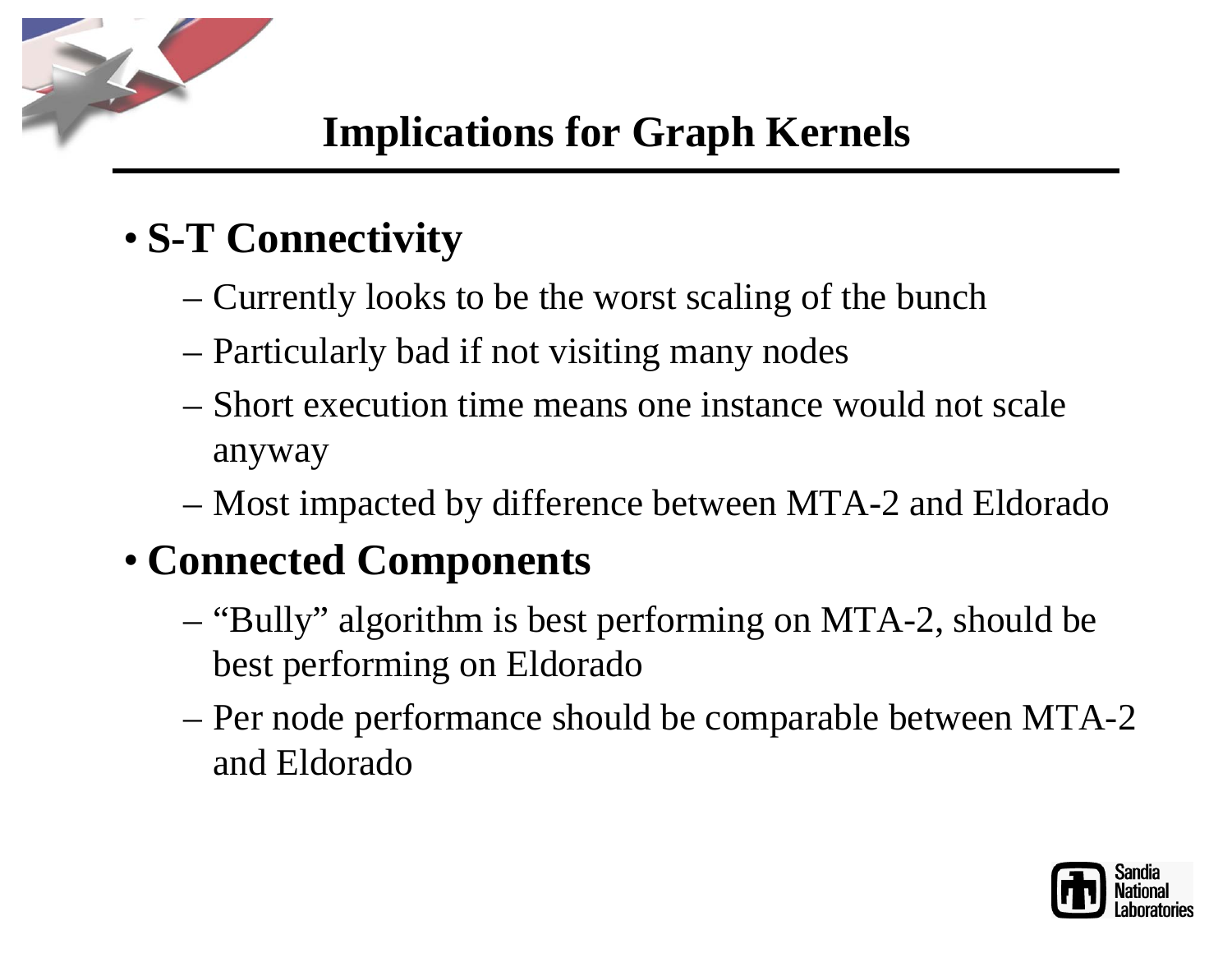## **Implications for Graph Kernels**

- **Subgraph Isomorphism and Sparse Matrix Vector Multiply are the poster children for "codes that should scale"**
	- Both have good "work to memory access" ratios
	- Both have Eldorado friendly global access rates
	- Both are very DRAM buffer friendly (regardless of the number of threads per processor)
	- Both could benefit from Eldorado specific optimization
- **Subgraph Isomorphism could use a "local copy of the subgraph" to shift from global to local accesses**
- **Sparse Matrix Vector Multiply could apply some distributed memory techniques to move more accesses locally**

![](_page_20_Picture_8.jpeg)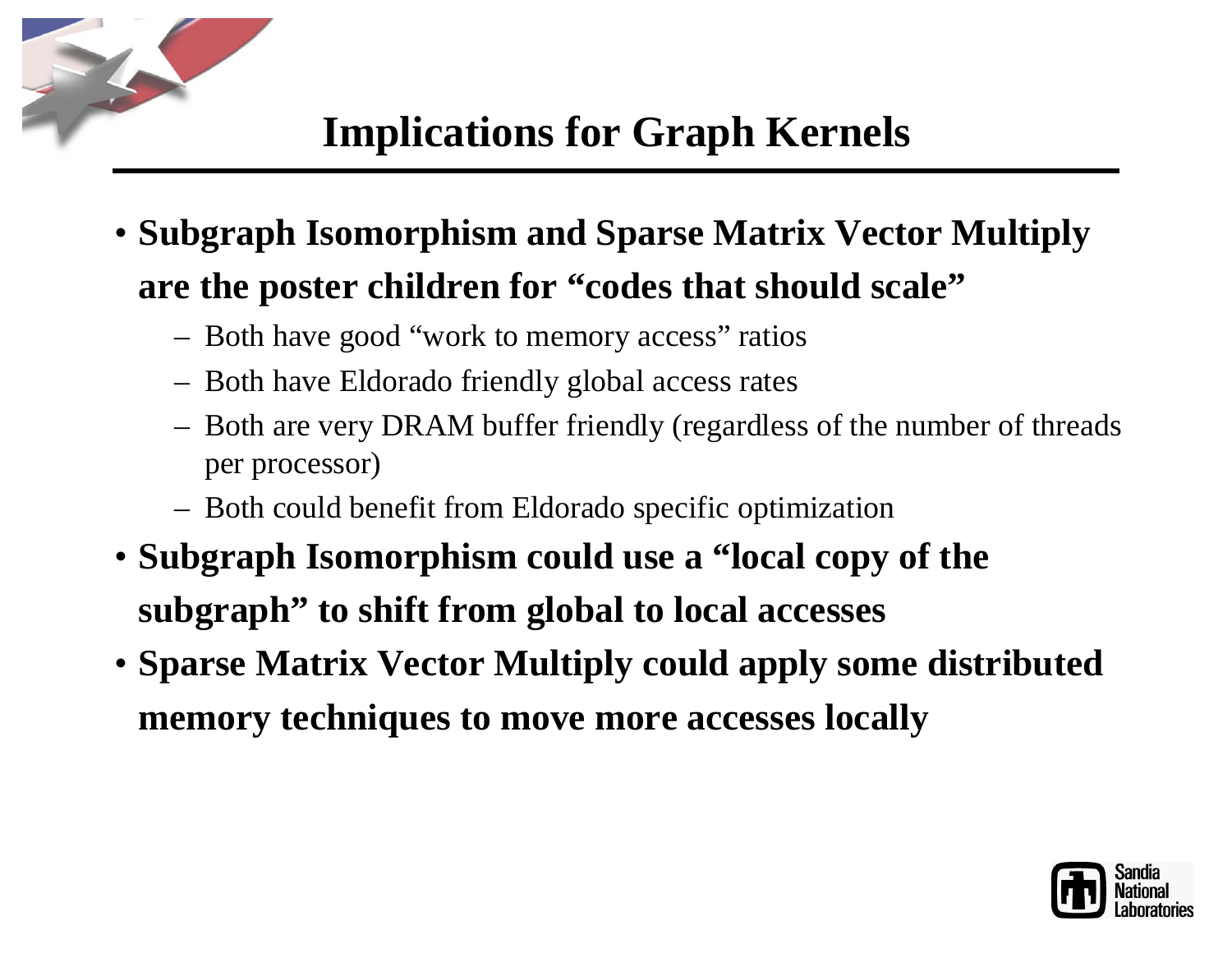# **Optimizing for Eldorado**

- **Results paint a worst case scenario because the software was optimized for MTA-2**
- **Applications could become local memory aware**
	- MTA-2 had no exploitable locality, but Eldorado apps could attempt to exploit local buffer
- **Compiler optimizations could differ**
	- Register spill/fill avoided "at all cost", but cheap on Eldorado (may be able to reduce remote loads)
	- Instruction ordering could consider stack to be "closer" to increase LookAhead for remote accesses
- **Apps will need to become more hotspot aware**

![](_page_21_Picture_8.jpeg)